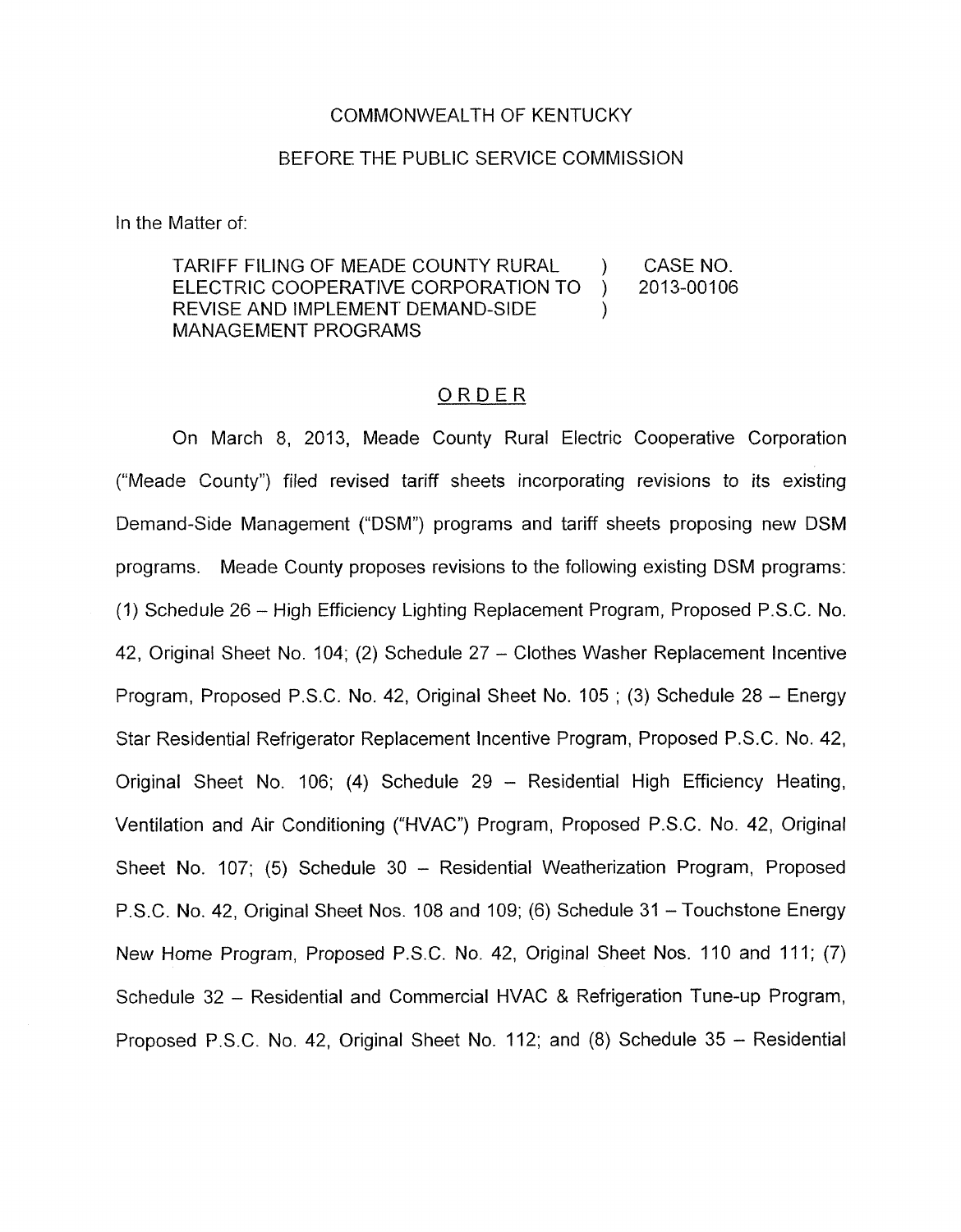Weatherization Program - Primary-Heating Source Non-Electric, Proposed P.S.C. No 42, Original Sheet Nos. 117 and 118.

Meade County proposes the following new programs: Schedule 37 -Commercial High Efficiency Heating, Ventilation and Air Conditioning ("HVAC") Program, Proposed P.S.C. No. 42, Original Sheet No. 120; and Schedule <sup>38</sup>- High Efficiency Outdoor Lighting Program, Proposed P.S.C. No. 42, Original Sheet No. 121.

The tariffs contain an effective date of April 8, 2013. KRS 278.180(1) states that no change shall be made by any utility in any rate except upon 30 days' notice to the Commission. Having reviewed the tariffs, and being otherwise sufficiently advised, the Commission finds that the proposed revisions to the following tariffs are reasonable and should be approved:

1. Schedule <sup>26</sup>- High Efficiency Lighting Replacement Program, Proposed P.S.C. No. 42, Original Sheet No. 104;

2. Schedule 27 - Clothes Washer Replacement Incentive Program, Proposed P.S.C. No. 42, Original Sheet No. 105;

**3.** Schedule <sup>28</sup>- Refrigerator Replacement Incentive Program, Proposed P.S.C. No. 42, Original Sheet No. 106;

4. Schedule 29 – Residential High Efficiency Heating, Ventilation and Air Conditioning ("HVAC") Program, Proposed P.S.C. No. 42, Original Sheet No. 107; and

5. Schedule <sup>31</sup>- Touchstone Energy New Home Program, Proposed P.S.C. 42, Original Sheet Nos. 110 and 111;

The Commission further finds that an investigation is necessary to determine the reasonableness of Meade County's proposed changes to: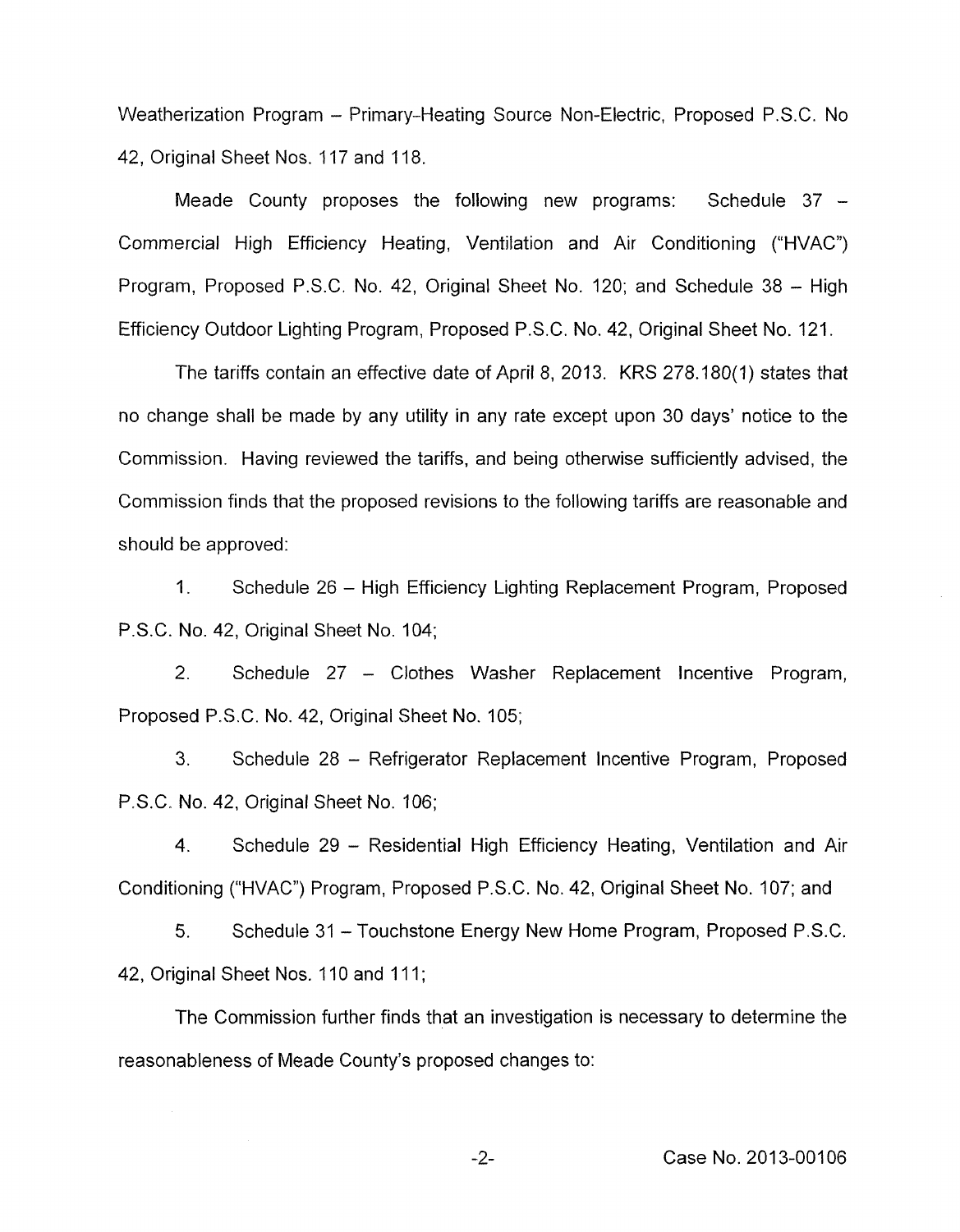6. Schedule 30 - Residential Weatherization Program, Proposed P.S.C. No. 42, Original Sheet Nos. 108 and 109;

7. Schedule 32 - Residential and Commercial HVAC & Refrigeration Tuneup Program, Proposed P.S.C. No. 42, Original Sheet No. 112; and

8. Schedule 35 - Residential Weatherization Program - Primary Heating Source Non-Electric, Proposed P.S.C. No 42, Original Sheet Nos. 117 and 118; and its proposed addition of:

9. Schedule 37 - Commercial High Efficiency Heating, Ventilation and Air Conditioning ("HVAC") Program, Proposed P.S.C. No. 42 Original Sheet No. 120; and

10. Schedule 38 - High Efficiency Outdoor Lighting Program, Proposed P.S.C. No. 42, Original Sheet No. 121.

The Commission finds that such investigation cannot be completed by April 8, 2013. Therefore, pursuant to KRS 278.190(2), the Commission will suspend the effective date of April 8, 2013 for the proposed tariffs identified in findings paragraphs 6, 7, 8, 9, and 10 from April 8, 2013 for up to five months. However, the Commission will use its best efforts to expedite its review of the tariffs.

IT IS HEREBY ORDERED that:

1. The proposed changes are approved for service rendered on and after April 8, 2013 to Meade County's Schedule 26 - High Efficiency Lighting Replacement Program, Proposed P.S.C. No. 42, Original Sheet No. 104; Schedule 27 - Clothes Washer Replacement Incentive Program, Proposed P.S.C. No. 42, Original Sheet No. 105; Schedule 28 - Refrigerator Replacement Incentive Program, Proposed P.S.C. No. 42, Original Sheet No. 106; Schedule 29 - Residential High Efficiency Heating,

-3- Case No. 2013-00106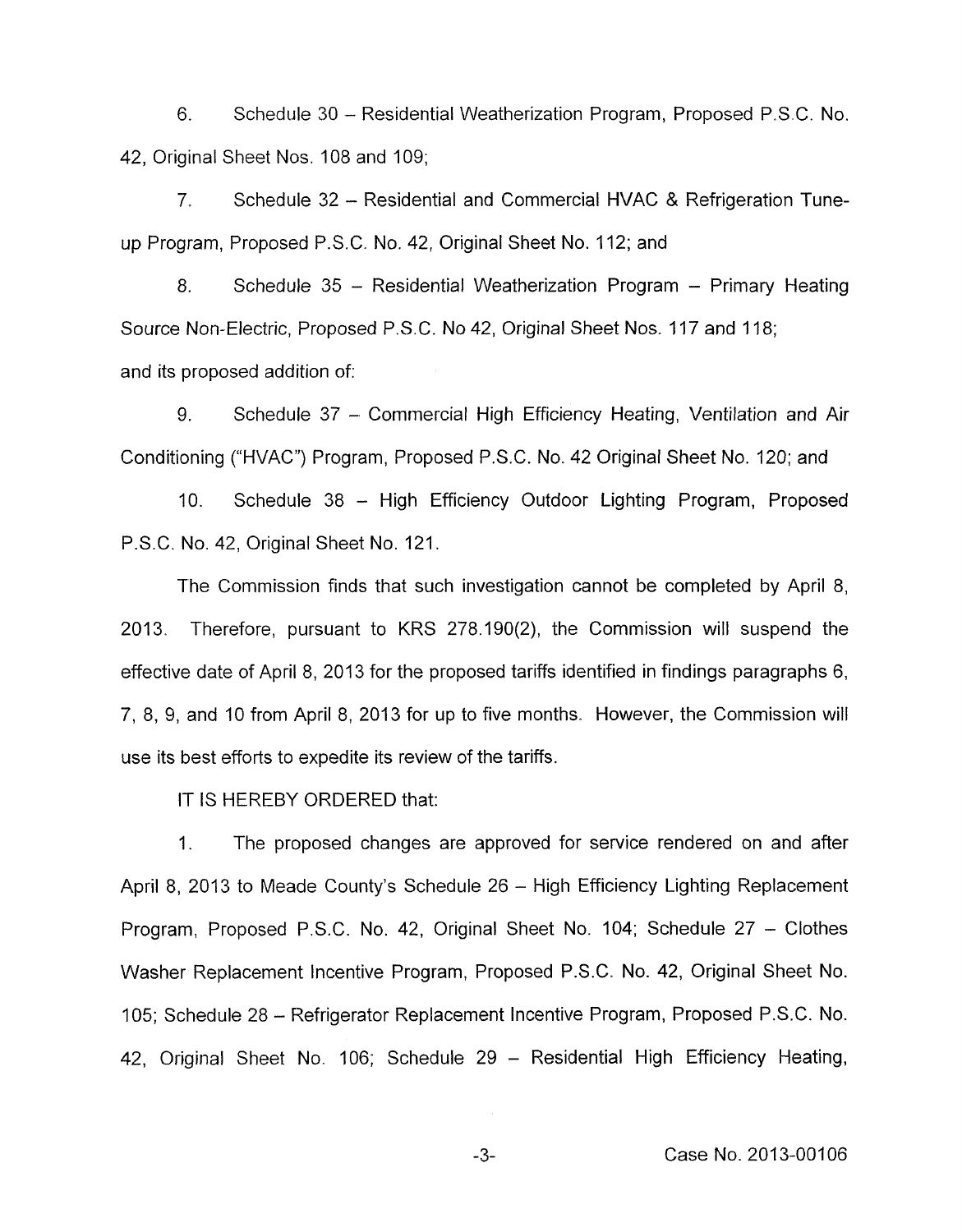Ventilation and Air Conditioning ("HVAC") Program, Proposed P.S.C. No. 42, Original Sheet No. 107; and Schedule 31 - Touchstone Energy New Home Program, Proposed P.S.C. 42, Original Sheet Nos. 110 and 11 1 **<sup>I</sup>**

2. Within 10 days of the date of this Order, Meade County shall file with the Commission revised tariff sheets for the tariffs identified in ordering paragraph 1 as approved herein and reflecting that they were approved pursuant to this Order

3. Meade County's proposed Schedule 30 - Residential Weatherization Program, Proposed P.S.C. No. 42, Original Sheet Nos. 108 and 109; Schedule 32 - Residential and Commercial HVAC & Refrigeration Tune-up Program, Proposed P.S.C. No. 42, Original Sheet No. 112; Schedule 35 - Residential Weatherization Program -Primary Heating Source Non-Electric, Proposed P.S.C. No 42, Original Sheet Nos. 117 and 118; Schedule 37 - Commercial High Efficiency Heating, Ventilation and Air Conditioning ("HVAC") Program, Proposed P.S.C. No. 42, Original Sheet No. 120; and Schedule 38 - High Efficiency Outdoor Lighting Program, Proposed P.S.C. No. 42, Original Sheet No. 121 are suspended for five months from April 8, 2013, up to and including September 7, 2013.

> Bv the Commission aĹ **ENTERED** APR 01 2013 KENTUCKY PUBLIC ERVICE COMMISSION

**ATT** t₩è-Director

Case No. 2013-00106